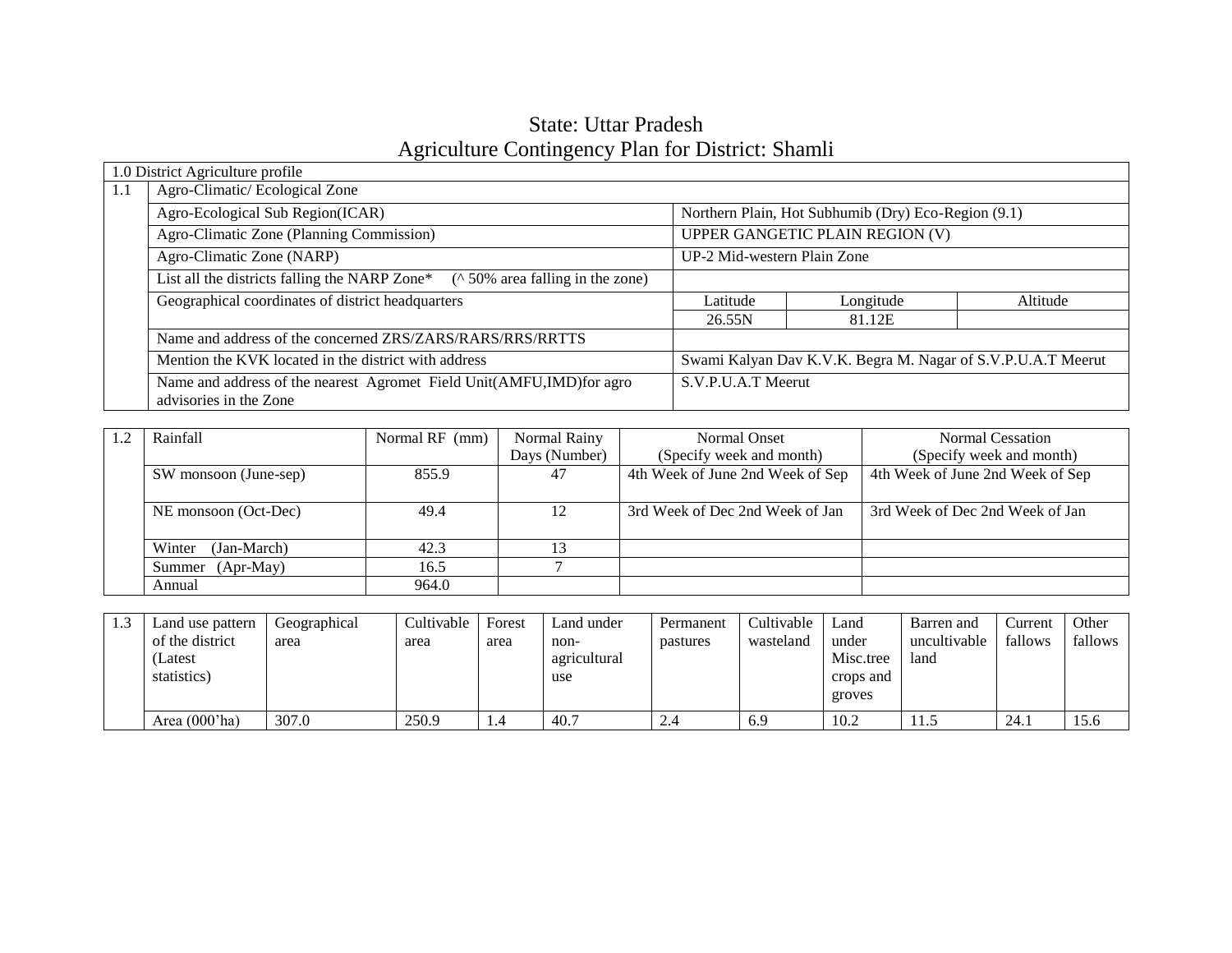| 1.4 | Major Soils      | Area('000 ha) | Percent $(\%)$ of total |
|-----|------------------|---------------|-------------------------|
|     | Sandy loam soils | 115.0         |                         |
|     | Loam soils       | 95.0          |                         |
|     | Clay loam soils  | 40.9          |                         |
|     | Silt loam soils  |               |                         |

| <br>Agricultural land use | Area( $000$ ha) | (0/2)<br>Cropping intensity<br>7V |
|---------------------------|-----------------|-----------------------------------|
| Net sown area             | 194.1           | 53.60 %                           |
| Area sown more than once  | 104.            |                                   |
| Gross cropped area        | 298.1           |                                   |

| 1.6 | Irrigation                                                                                          | Area('000 ha)             |                                                                                                   |                                    |
|-----|-----------------------------------------------------------------------------------------------------|---------------------------|---------------------------------------------------------------------------------------------------|------------------------------------|
|     | Net irrigation area                                                                                 | 173.4                     |                                                                                                   |                                    |
|     | Gross irrigated area                                                                                | 266.1                     |                                                                                                   |                                    |
|     | Rain fed area                                                                                       | 20.7                      |                                                                                                   |                                    |
|     | Sources of irrigation                                                                               | Number                    | Area('000 ha)                                                                                     | Percentage of total irrigated area |
|     | Canals                                                                                              |                           | 133.7                                                                                             | 50.3                               |
|     | Tanks                                                                                               |                           | 0.03                                                                                              | 0.01                               |
|     | Open wells                                                                                          |                           | $\Omega$                                                                                          |                                    |
|     | Bore wells                                                                                          |                           | 132.4                                                                                             | 49.7                               |
|     | Lift irrigation schemes                                                                             |                           |                                                                                                   |                                    |
|     | Micro-irrigation                                                                                    |                           |                                                                                                   |                                    |
|     | Other sources                                                                                       |                           | $\Omega$                                                                                          |                                    |
|     | <b>Total Irrigated Area</b>                                                                         |                           | 266.138                                                                                           |                                    |
|     | Pump sets                                                                                           |                           |                                                                                                   |                                    |
|     | No. of Tractors                                                                                     |                           |                                                                                                   |                                    |
|     | Groundwater availability and use*<br>(Data source: State/ Central Ground<br>water Department/Board) | No of blocks-<br>Tehsils- | $(\% )$ area                                                                                      | Quality of water                   |
|     | Over exploited                                                                                      |                           |                                                                                                   |                                    |
|     | Critical                                                                                            |                           |                                                                                                   |                                    |
|     | Semi-critical                                                                                       |                           |                                                                                                   |                                    |
|     | Safe                                                                                                |                           |                                                                                                   |                                    |
|     | Waste water availability and use                                                                    |                           |                                                                                                   |                                    |
|     | Ground water quality                                                                                |                           |                                                                                                   |                                    |
|     |                                                                                                     |                           | *over-exploited groundwater utilization> 100%; critical: 90-100%; semicritical: 70-90%; safe:<70% |                                    |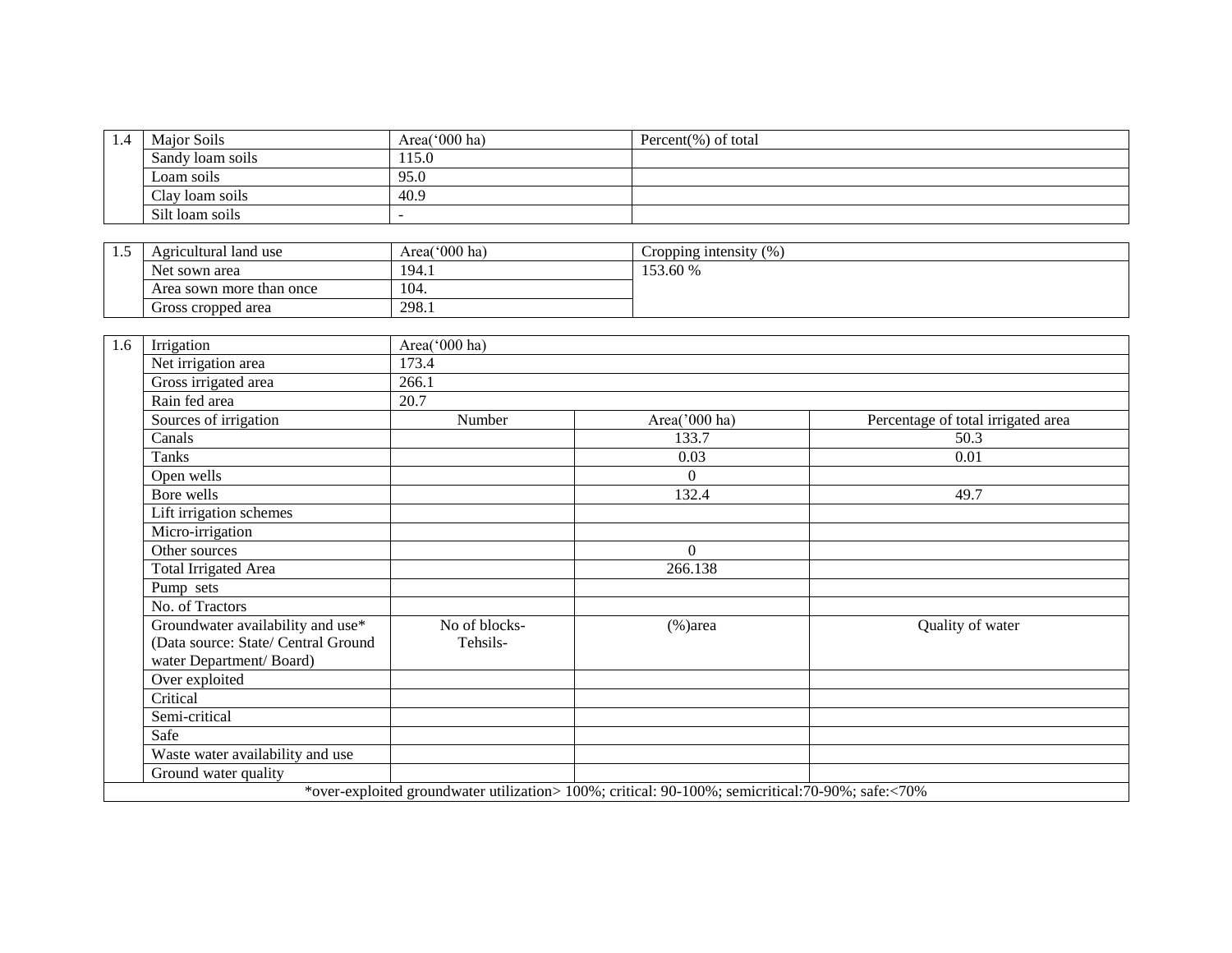#### **1.7 Area under major field crops & (As per latest figures 2013-14)**

| 1.7 | Major field crops cultivated | Area('000 ha) |          |       |           |          |          |          |       |
|-----|------------------------------|---------------|----------|-------|-----------|----------|----------|----------|-------|
|     |                              |               | Kharif   |       |           | Rabi     |          |          | Total |
|     |                              | Irrigated     | Rain fed | Total | Irrigated | Rain fed | Total    |          |       |
|     | Wheat                        |               |          | 0     | 125.8     | 0.005    | 125.8    |          | 125.8 |
|     | Rice                         | 117.9         | 0.3      | 118.2 | $\theta$  | $\theta$ | $\theta$ | 0.002    | 118.2 |
|     | Pulses                       |               | 5.0      | 5.0   | 1.5       | 12.6     | 14.1     | 4.4      | 23.5  |
|     | Oilseeds                     |               | 4.1      | 4.1   | 2.7       | 0.4      | 3.1      | 0.01     | 7.2   |
|     | Millets                      |               | 4.7      | 4.7   |           | $\theta$ | $\theta$ | $\Omega$ | 4.7   |
|     | Total                        | 117.9         | 14.1     | 132.0 | 129.9     | 13.0     | 142.9    | 4.5      | 279.4 |

### **1.8 Production and productivity of major crops (Average of last 5 years)**

| 1.8 | Major field crops |            |              |            |              | Area( $000$ ha) |              |            |              |           |  |  |  |  |
|-----|-------------------|------------|--------------|------------|--------------|-----------------|--------------|------------|--------------|-----------|--|--|--|--|
|     | cultivated        |            | Kharif       |            | Rabi         |                 | Summer       |            | Total        | Crop      |  |  |  |  |
|     |                   | Production | Productivity | Production | Productivity | Production      | Productivity | Production | Productivity | residue   |  |  |  |  |
|     |                   | (° 000'T)  | (KG/HA)      | (5000T)    | (KG/HA)      | (5000)          | (KG/HA)      | (000T)     | (KG/HA)      | as fodder |  |  |  |  |
|     |                   |            |              |            |              |                 |              |            |              | (000)     |  |  |  |  |
|     |                   |            |              |            |              |                 |              |            |              | tons)     |  |  |  |  |
|     | Rice              | 277.004    | 2312         | $\Omega$   | $\Omega$     | 0.002           | 2500         | 277.006    | 2312         |           |  |  |  |  |
|     | Wheat             | $\theta$   | $\Omega$     | 364.637    | 2911         | $\Omega$        | $\Omega$     | 364.637    | 2911         |           |  |  |  |  |
|     | Pulses            | 2.429      | 489          | 14.008     | 1002         | 2.581           | 561          | 19.282     | 813          |           |  |  |  |  |
|     | <b>Oilseeds</b>   | 0.117      | 197          | 2.345      | 792          | 0.026           | 1418         | 2.496      | 697          |           |  |  |  |  |
|     | Millets           | 2.193      | 934          | $\theta$   | 0            | $\Omega$        | $\Omega$     | 2.193      | 934          |           |  |  |  |  |
|     | Foodgrain         | 283.619    | 2185         | 469.240    | 2525         | 2.691           | 576          | 668.865    | 2437         |           |  |  |  |  |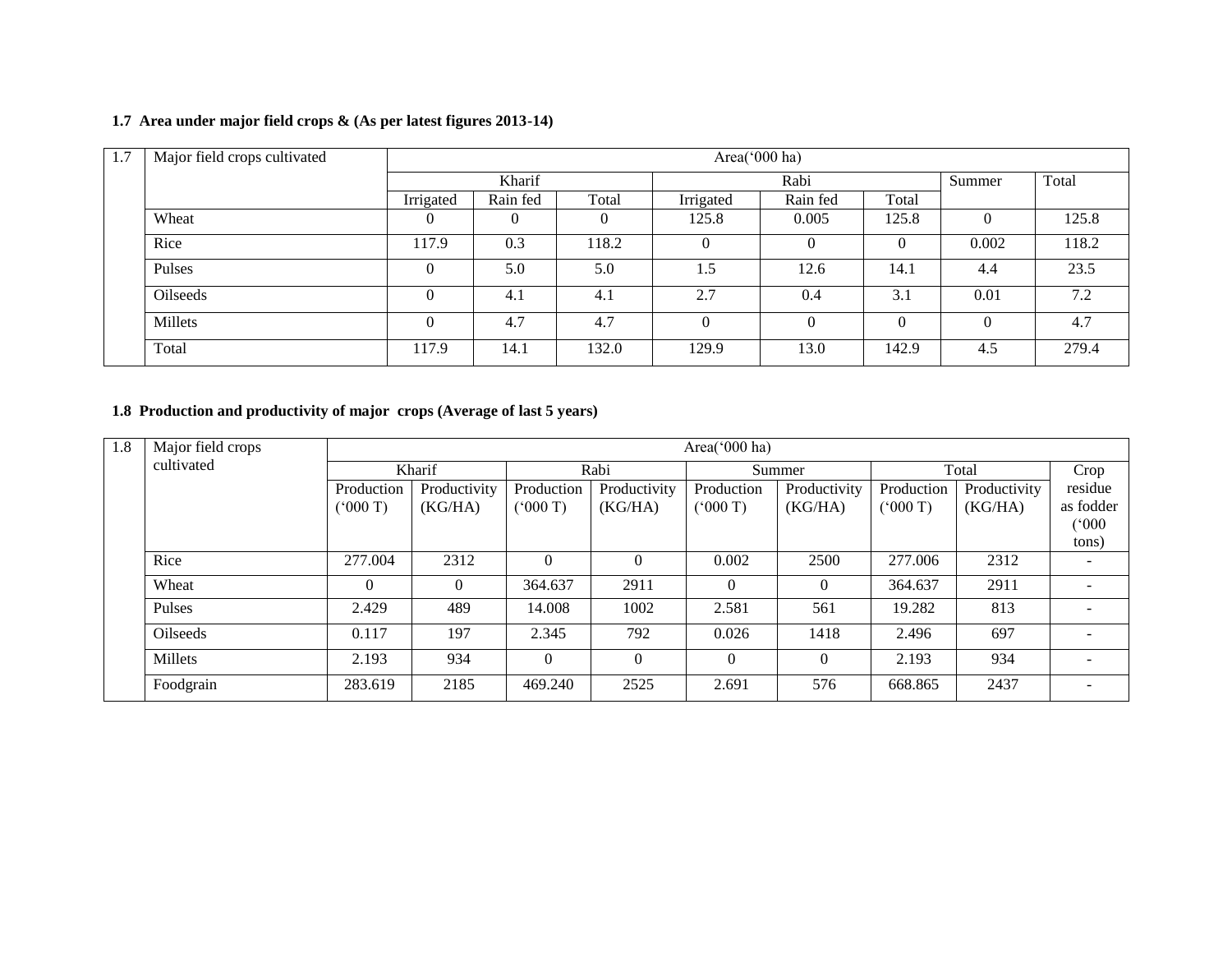| 1.8 | Sowing window for 5 major<br>field crops | Rice       | Wheat   | Maize | Black gram | Green gram |
|-----|------------------------------------------|------------|---------|-------|------------|------------|
|     | Kharif – Rainfed                         |            |         | June  | June-July  | June-July  |
|     | Kharif - Irrigated                       | June- July |         | June  | June-July  | June-July  |
|     | Rabi – Rainfed                           |            | Nov-Dec |       |            |            |
|     | Rabi - Irrigated                         |            | Nov-Dec |       |            |            |

| 1.9 | What is the major contingency the district is prone to?                          | Regular | Occasional | <b>None</b> |
|-----|----------------------------------------------------------------------------------|---------|------------|-------------|
|     | Drought                                                                          |         |            |             |
|     | Flood                                                                            |         |            |             |
|     | Cyclone                                                                          |         |            |             |
|     | Hail storm                                                                       |         |            |             |
|     | Heat wave                                                                        |         |            |             |
|     | Cold wave                                                                        |         |            |             |
|     | Frost                                                                            |         |            |             |
|     | Sea water intrusion                                                              |         |            |             |
|     | Sheath Blight, Stemborrer, Pyrilla loos smut, Heliothis, Rust etc white<br>grub. |         |            |             |

| 1.14 | Include Digital maps of the district for | Location map of district with in State as Annexure I | Enclosed : Yes |
|------|------------------------------------------|------------------------------------------------------|----------------|
|      |                                          | Mean annual rainfall as Annexure 2                   | Enclosed: No   |
|      |                                          | Soil map as Annexure 3                               | Enclosed : No  |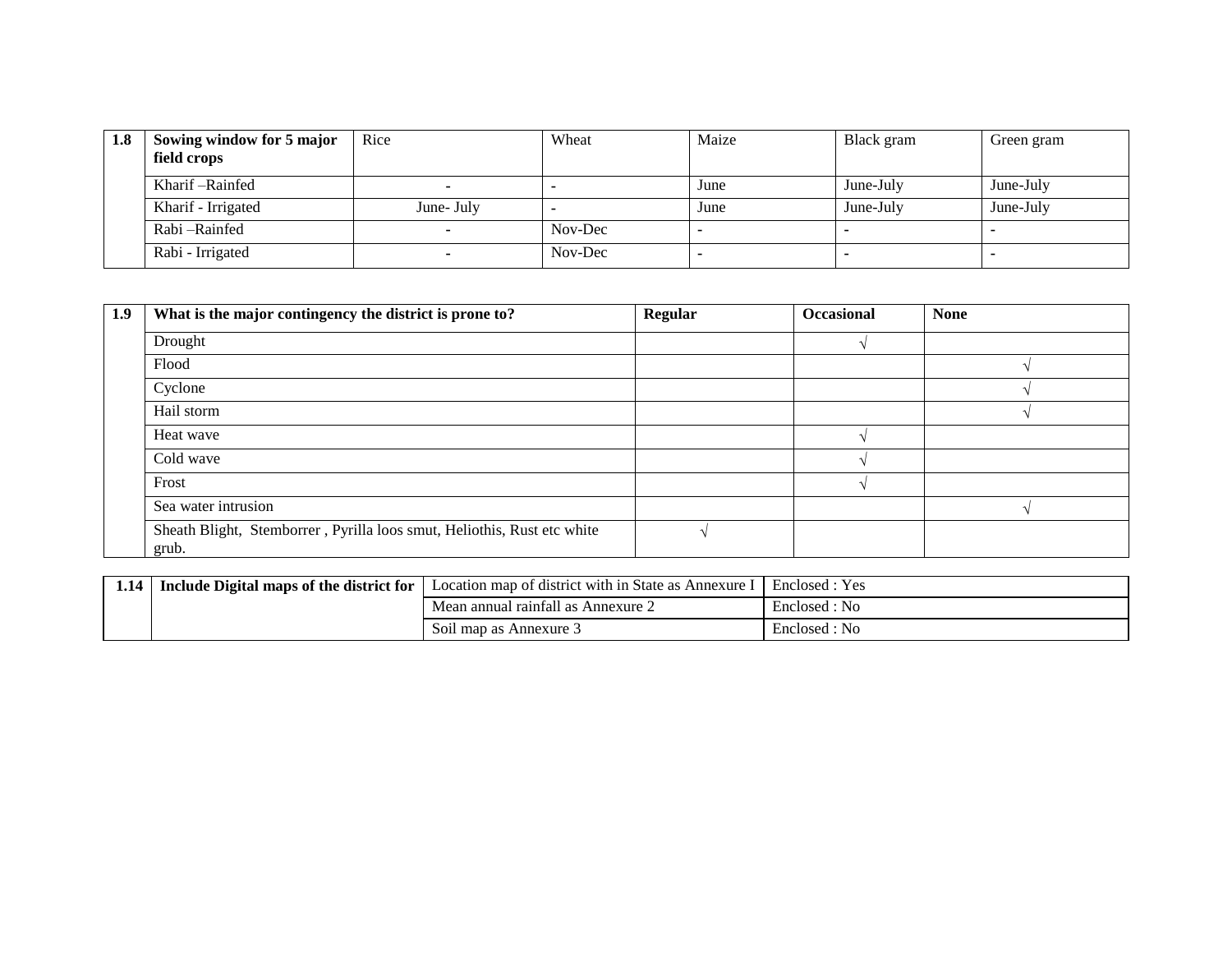Annexure I Location map of Shamli district

#### **UTTAR PRADESH** Haryana State Capital ........... Uttarakhand District .................... Saharanpur Jyotiba Phule Muzaffarnagar Nagar Bijnor Meerut Moradabad Delhi Baghpat · Rampur Ghaziabad Pilibhit Gautam . Bulandshahr Nepal Bareilly Haryana Kheri **Budaun Buddha** · Shahjahnpur Shrawasti Aligarh Nagar Sant Kabir Nagar Bahraich Kanshiram Balrampur Mathura Etah Mahamaya Firozabad . Parrukhabad ∜Hardoi Sitapur . Siddhart Maharajgunj Gonda. Nagar Nagar - Agra Manipuri Kushinagar cknow Bara Kannauj Basti Gorakhpur<sup>2</sup> Kanpur<br>Debat Unnao ۰ Ba ıkı Faizabad Etawah Auraiya Dehat Sultanpur Ambedkar Deoria<sub>n</sub> Bihar Rajasthan Kanpur Rae Azamgarh *เ*ปิลlaun Nagar Nagar Bareli lau. Battia. Pratapgarh Jaunpur Ghazipur Uhansi Hamirpur Fatehpur Banda Kaushambi-Varanasi Mahoba Allahabad  $\mathbb{R}$ Chandauli Mirzapur .alitpür Sant Ravidas, Chitrakoot Nagar (Bhadohi) Sonbhadra Madhya Pradesh Chhattisgarh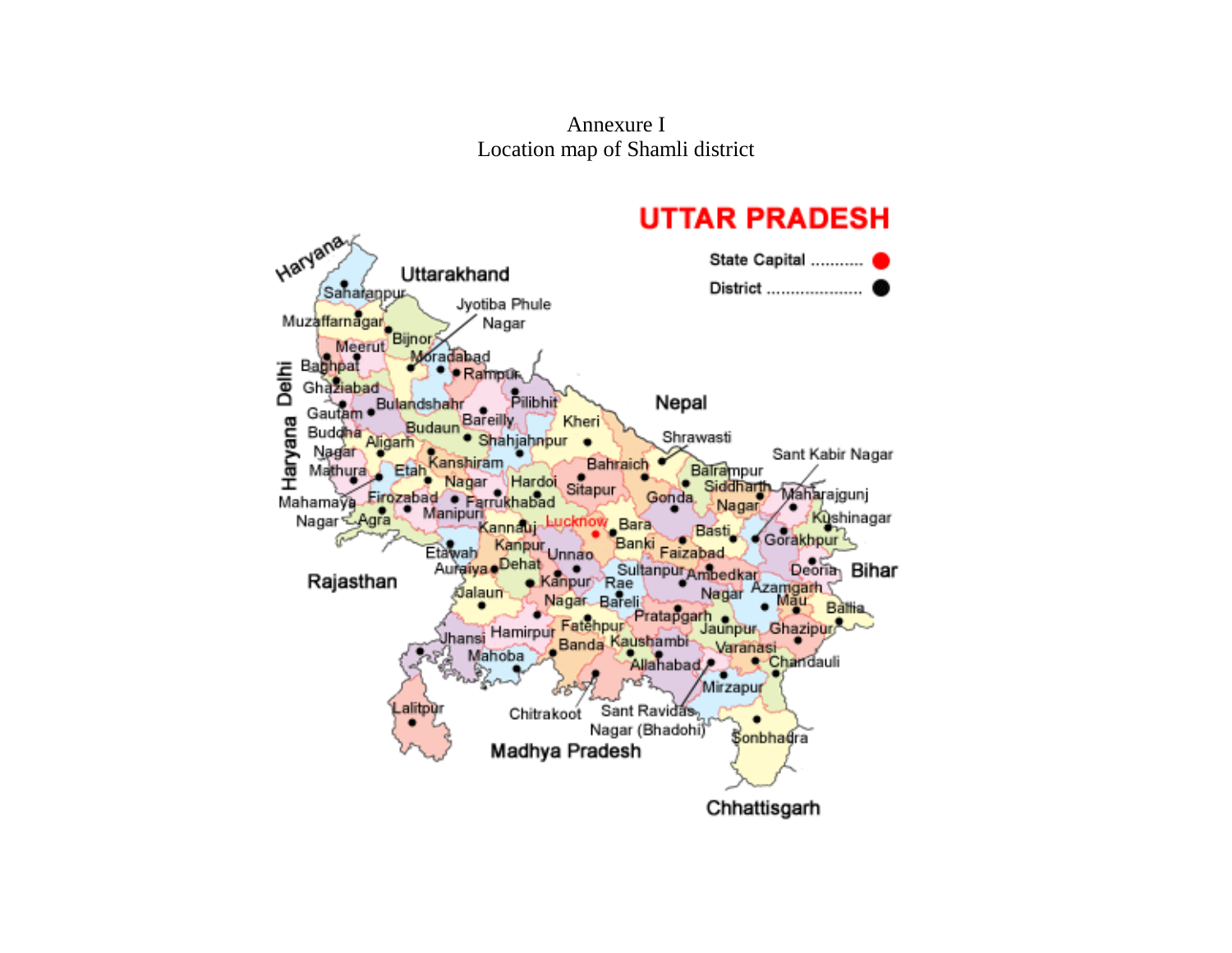#### **2.0 Strategies for weather related contingencies**

**2.1 Drought**

**2.1.1 Rainfed situation**

| <b>Condition</b>     |                      |                              |                                  | <b>Suggested contingency measures</b> |                          |
|----------------------|----------------------|------------------------------|----------------------------------|---------------------------------------|--------------------------|
| Early season drought | <b>Major</b> farming | <b>Normal crop/ Cropping</b> | <b>Change in crops/ Cropping</b> | <b>Agronomic measures</b>             | <b>Remark on</b>         |
| (delayed onset)      | situation            | systems                      | systems                          |                                       | implementation           |
| Delay by 2 weeks     |                      | Bajra, jowar                 | Bajra-ICTP-8203, JBV-2, Pusa-    | Short duration varieties              |                          |
| $4th$ week of June   |                      |                              | 23 and 86M86                     | Conservation of soil                  |                          |
|                      |                      |                              | Jowar-CSV-13, SCV-15             | moisture, Use multi                   |                          |
|                      |                      |                              |                                  | crop planter                          |                          |
| Delay by 4 weeks     |                      | Til, Urd, Moong              | Til- Pragti, Shekhar, T-78,      | Conservation of soil                  |                          |
| $4nd$ week of July   |                      |                              | Urd- Pant-40, Pant-35, IPM94-1   | moisture, Mixed                       |                          |
|                      |                      |                              | KU-91                            | farming, Use multi crop               |                          |
|                      |                      |                              | Moong-PDM-139, K-851,            | planter                               |                          |
|                      |                      |                              | Vaibhav                          |                                       |                          |
| Delay by 6 weeks     |                      | Til, Urd, Moong              | Til- Pragti, Shekhar, T-78,      | Mixed farming, Use                    | $\overline{\phantom{0}}$ |
| $4th$ week of July   |                      |                              | Urd- Pant-40, Pant-35, IPM94-1   | multi crop planter                    |                          |
|                      |                      |                              | KU-91                            |                                       |                          |
|                      |                      |                              | Moong-PDM-139, K-851             |                                       |                          |
| Delay by 8weeks      |                      | Toria                        | Toria- PT-303, PT-507, Bhawani,  | Use multi crop planter                |                          |
| 2nd week of August   |                      |                              | $T-9$                            |                                       |                          |

| <b>Condition</b>                                                                |                                   |                                         | Suggested contingency measures          |                                                   |                                    |
|---------------------------------------------------------------------------------|-----------------------------------|-----------------------------------------|-----------------------------------------|---------------------------------------------------|------------------------------------|
| <b>Early season drought</b><br>(Normal onset)                                   | <b>Major</b> farming<br>situation | Normal crop/<br><b>Cropping systems</b> | Crop management                         | Soil nutrient & moisture<br>conservation measures | <b>Remark on</b><br>implementation |
| Normal onset followed by<br>15-20 days dry spell after                          | Irrigated upland                  | Rice, Black gram,<br>Green gram         | 1-Thining, weeding<br>and gap filing in | Inter cultivation,<br>Conservation of soil        |                                    |
| sowing leading to poor<br>germination/ op stand                                 | Irrigated lowland                 | Rice jowar, Bajra<br>Pigeon Pea         | existing crop.<br>2- Re sowing          | moisture, Thining weeding<br>Mulching.            |                                    |
|                                                                                 | Un Irrigated upland               | Til, Urd, Moong,<br>Piogeon pea         | 3- Selection/nursery<br>sowing of short |                                                   |                                    |
|                                                                                 | Un Irrigated lowland              | Til, Urd, Moong<br>Piogeon pea          | duration rice                           |                                                   |                                    |
| Mid season drought (Long dry spell consecutive 2 weeks rainless( .2.5mm period) |                                   |                                         |                                         |                                                   |                                    |
| At vegetative stage                                                             | Irrigated upland                  | Rice, Black gram,<br>Green gram         | 1-Thining, weeding<br>and gap filing in | Inter cultivation,<br>Conservation of soil        |                                    |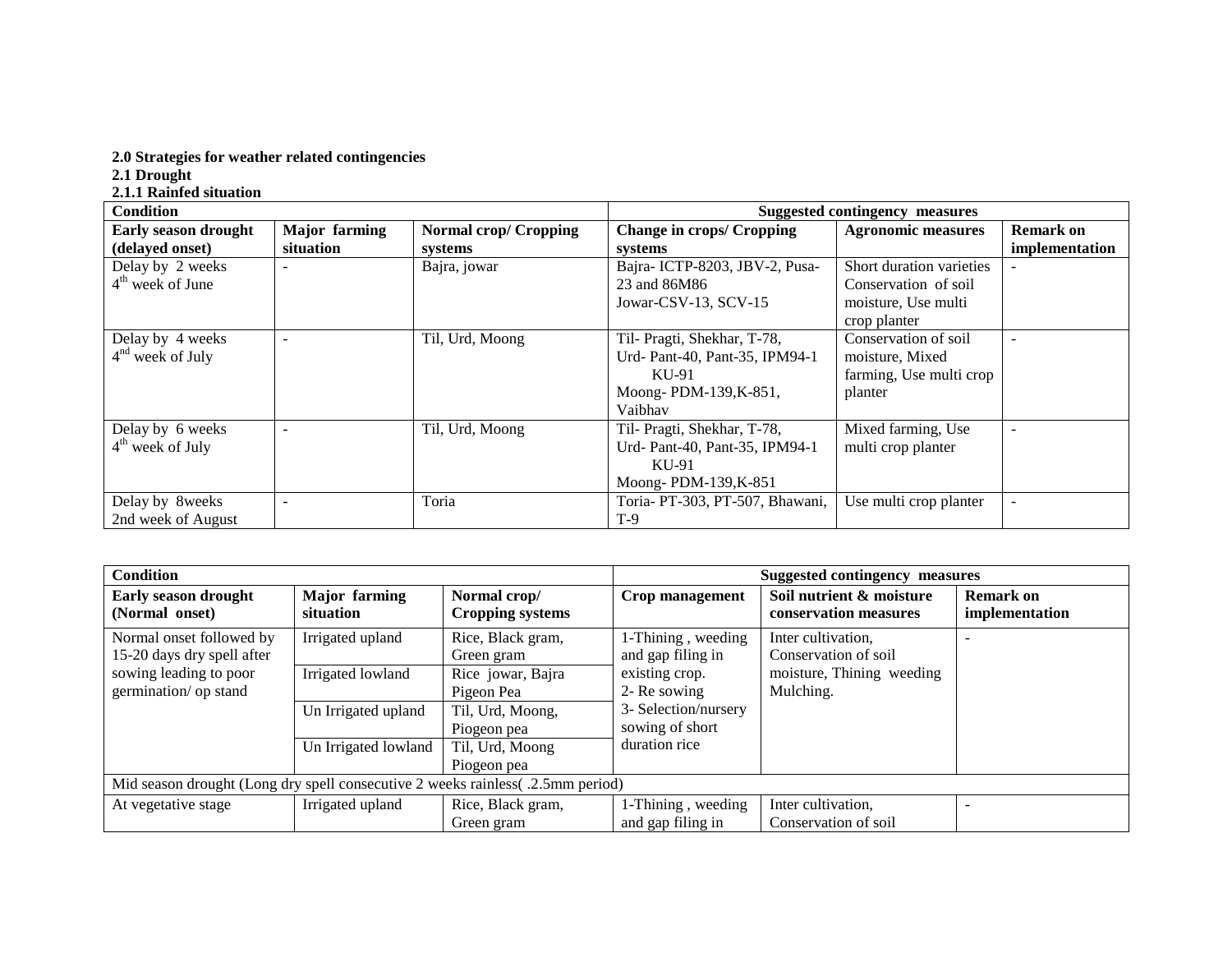|                                                     | Irrigated lowland<br>Un Irrigated upland<br>Un Irrigated lowland | Rice jowar, Bajra<br>Pigeon Pea<br>Til, Urd, Moong,<br>Piogeon pea<br>Til, Urd, Moong<br>Piogeon pea | existing crop.<br>2- Re sowing<br>3- Selection/nursery<br>sowing of short<br>duration rice | moisture, Thining weeding<br>Mulching.                                   |                                    |
|-----------------------------------------------------|------------------------------------------------------------------|------------------------------------------------------------------------------------------------------|--------------------------------------------------------------------------------------------|--------------------------------------------------------------------------|------------------------------------|
| At flowering /<br>fruiting stage                    | Irrigated upland<br>Irrigated lowland                            | Rice, Black gram,<br>Green gram<br>Rice jowar, Bajra<br>Pigeon Pea                                   | 1-Thining, weeding<br>and in existing crop.<br>2- Life saving<br>irrigation.               | Thining weeding Mulching.<br>Urea spray Conservation of<br>soil moisture | $\blacksquare$                     |
|                                                     | Un Irrigated upland<br>Un Irrigated lowland                      | Til, Urd, Moong,<br>Piogeon pea<br>Til, Urd, Moong<br>Piogeon pea                                    |                                                                                            |                                                                          |                                    |
|                                                     |                                                                  | Normal crop/<br><b>Cropping systems</b>                                                              | Crop management                                                                            | Rabi Crop planning                                                       | <b>Remark on</b><br>implementation |
| Thermal drought<br>(Early withdrawal of<br>monsoon) | Irrigated upland<br>Irrigated lowland                            | Rice, Black gram,<br>Green gram<br>Rice jowar, Bajra                                                 | Life saving<br>irrigation, Picking/<br>harvesting of                                       | Toria/Mustard, Pea,                                                      |                                    |
|                                                     | Un Irrigated upland                                              | Pigeon Pea<br>Til, Urd, Moong,<br>Piogeon pea                                                        | pods/ear, Harvest at<br>physiological<br>maturity stage,                                   |                                                                          |                                    |
|                                                     | Un Irrigated lowland                                             | Til, Urd, Moong<br>Piogeon pea                                                                       |                                                                                            |                                                                          |                                    |

### **2.1.2 Drought –Irrigated situation**

| <b>Condition</b>            |               |                              |                                  | Suggested contingency measures |                      |  |
|-----------------------------|---------------|------------------------------|----------------------------------|--------------------------------|----------------------|--|
| <b>Early season drought</b> | Major farming | <b>Normal crop/ Cropping</b> | <b>Change in crops/ Cropping</b> | <b>Agronomic measures</b>      | Remark on            |  |
| (delayed onset)             | situation     | systems                      | systems                          |                                | implementation       |  |
| Delayed release of          | Upland soils  | Rice-Wheat                   | <b>Short duration Rice</b>       | Light irrigation with tube     | Adequate supply of   |  |
| water in canals due to      |               |                              | Varieties-Wheat                  | well water, Follow             | electricity/diesel   |  |
| low rainfall                |               | Jowar/Bajra - Pea            | No change                        | alternate wetting and          | should be ensured by |  |
|                             |               | Black gram/green gram-       | No change                        | drying schedule of             | Govt. Agencies.      |  |
|                             |               |                              |                                  | irrigation in rice,            | Use solar power      |  |
|                             |               |                              |                                  | <b>Alternate Furrow</b>        | Irrigation.          |  |
|                             |               |                              |                                  | irrigation,                    |                      |  |
|                             | Lowland soils | Rice-Wheat                   | <b>Short duration Rice</b>       | Light irrigation with tube     |                      |  |
|                             |               |                              | Varieties-Wheat                  | well water, Follow             |                      |  |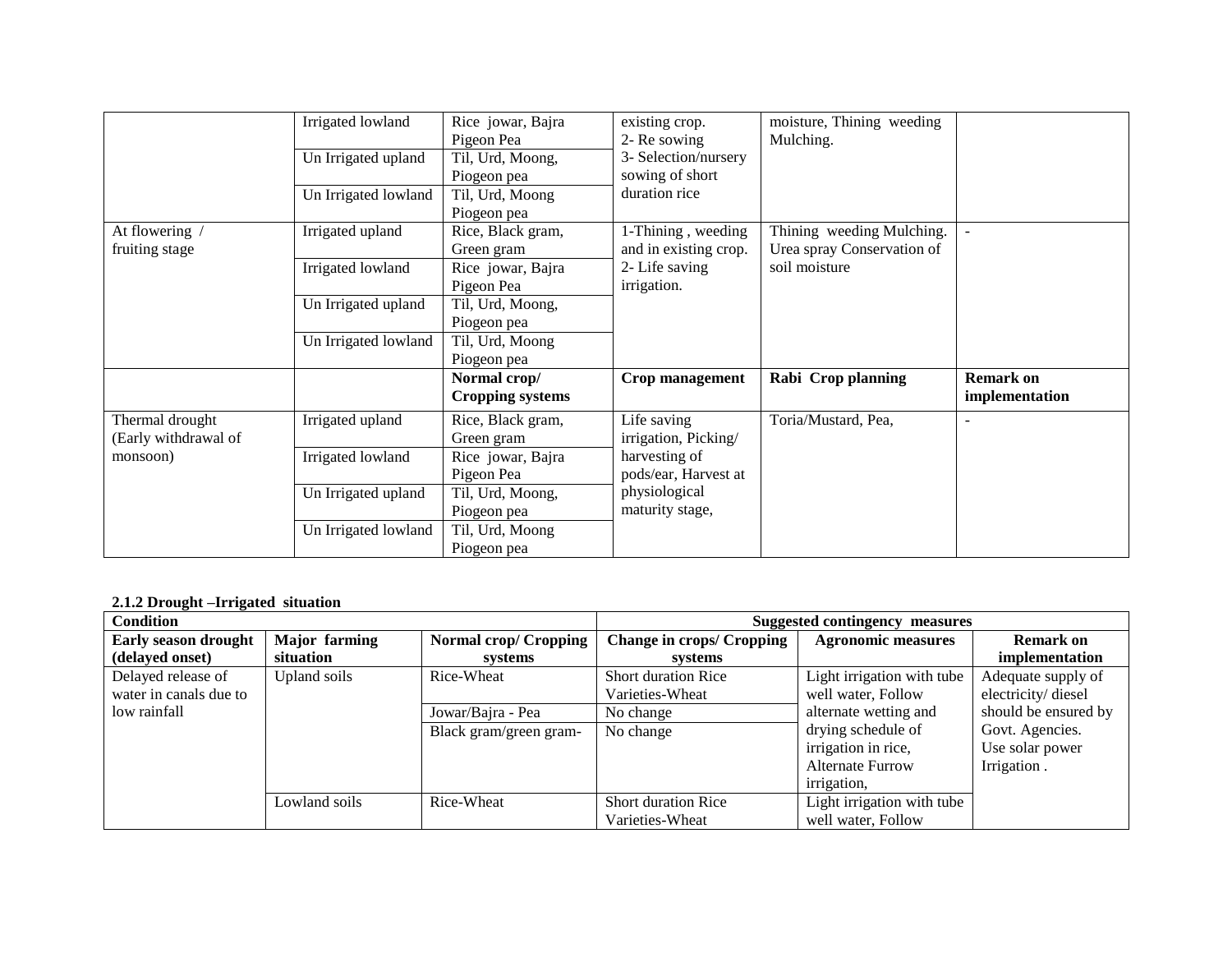|                         |                       | Kharif pulses-Wheat   | No change                  | alternate wetting and      |                      |
|-------------------------|-----------------------|-----------------------|----------------------------|----------------------------|----------------------|
|                         |                       | Kharif pulses-Rabi    | No change                  | drying schedule of         |                      |
|                         |                       | Pulses                |                            | irrigation in rice,        |                      |
|                         |                       |                       |                            | <b>Alternate Furrow</b>    |                      |
|                         |                       |                       |                            | irrigation,                |                      |
| Limited release of      | Upland soils          | Rice-Wheat            | <b>Short duration Rice</b> | Light irrigation with tube | Adequate supply of   |
| water in canals due to  |                       |                       | Varieties-Wheat            | well water, Follow         | electricity/diesel   |
| low rainfall            |                       | Kharif pulses-Wheat   | No change                  | alternate wetting and      | should be ensured by |
|                         |                       | Kharif pulses-Rabi    | No change                  | drying schedule of         | Govt. Agencies.      |
|                         |                       | Pulses                |                            | irrigation in rice,        | Use solar power      |
|                         |                       |                       |                            | <b>Alternate Furrow</b>    | Irrigation.          |
|                         |                       |                       |                            | irrigation,                |                      |
|                         | Lowland soils         | Rice-Wheat            | <b>Short duration Rice</b> | Light irrigation with tube |                      |
|                         |                       |                       | Varieties-Wheat            | well water, Follow         |                      |
|                         |                       | Kharif pulses-Wheat   | No change                  | alternate wetting and      |                      |
|                         |                       | Kharif pulses-Rabi    | No change                  | drying schedule of         |                      |
|                         |                       | Pulses                |                            | irrigation in rice,        |                      |
|                         |                       |                       |                            | <b>Alternate Furrow</b>    |                      |
|                         |                       |                       |                            | irrigation,                |                      |
| Non release of water in | Upland tube well      | Rice                  | Replace rice with          |                            |                      |
| canals under delayed    | irrigated canal Sandy |                       | Jowar/Bajra                |                            |                      |
| onset of monsoon in     | Loam soils            | Jowar/Bajra           | No change                  | ٠                          | $\sim$               |
| catchment               |                       | Urd/Moong/Pigeon Pea- | No change                  |                            |                      |
|                         |                       | Wheat                 |                            |                            |                      |
|                         | Lowland tube well     | Rice                  | Bajra/Blackgram/Greengram  | $\blacksquare$             | $\sim$               |
|                         | irrigated canal clay  | Jowar/Bajra           | No change                  |                            |                      |
|                         | loam soils            | Urd/Moong/Pigeon Pea- | No change                  |                            |                      |
|                         |                       | Wheat                 |                            |                            |                      |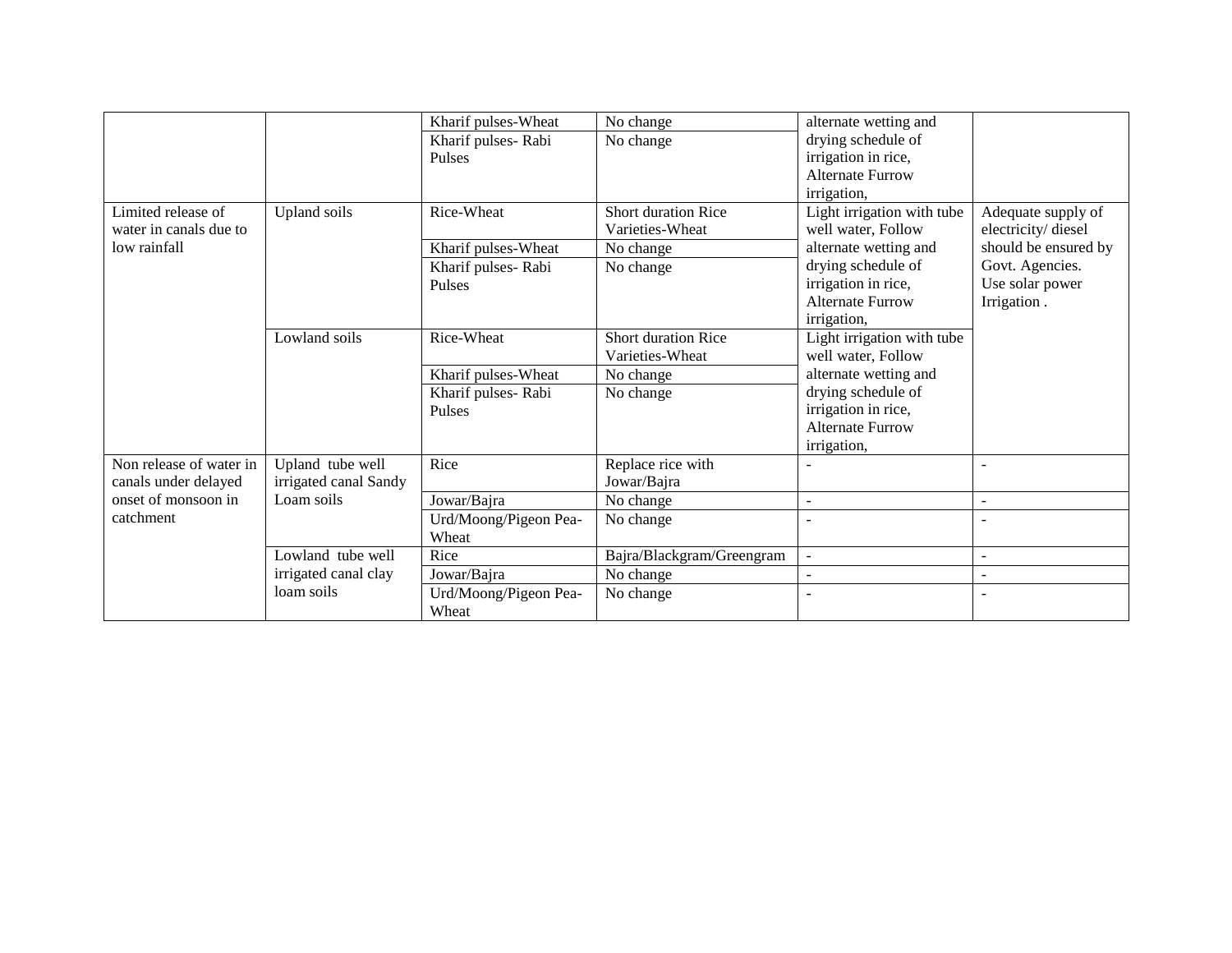#### **2.2 Unusual rains –(Untimely, unseasonal etc)**

| <b>Condition</b>                    |                       |                        | <b>Suggested contingency measures</b>    |                                   |  |
|-------------------------------------|-----------------------|------------------------|------------------------------------------|-----------------------------------|--|
| Continuous high rainfall in a short | <b>Vegetative</b>     | <b>Flowering stage</b> | Crop maturity stage                      | <b>Post harvest</b>               |  |
| span leading to water logging       | stage                 |                        |                                          |                                   |  |
| Til /Black gram/ Green gram/Pigeon  | Provide drainage      | Provide drainage       | Drain out excess water, Harvesting at    | Shift to safer place & dispose of |  |
| Pea                                 |                       |                        | physiological maturity stage             | produce as early as possible      |  |
| Black gram/ Green gram/             | Provide drainage      | Provide drainage       | Drain out excess water, Harvesting at    | Safe storage against storage pest |  |
|                                     |                       |                        | physiological maturity stage             | and disease                       |  |
| <b>Condition</b>                    |                       |                        | <b>Suggested contingency</b>             | measures                          |  |
| Heavy rainfall with high speed      | <b>Vegetative</b>     | <b>Flowering stage</b> | Crop maturity stage                      | <b>Post harvest</b>               |  |
| winds in a short span               | stage                 |                        |                                          |                                   |  |
| Til /Black gram/ Green gram/Pigeon  | Provide drainage      | Provide drainage       | Drain out excess water, Harvesting at    | Shift to safer place & dispose of |  |
| Pea                                 |                       |                        | physiological maturity stage             | produce as early as possible      |  |
| Black gram/ Green gram/             | Provide drainage      | Provide drainage       | Drain out excess water, Harvesting at    | Safe storage against storage pest |  |
|                                     |                       |                        | physiological maturity stage             | and disease                       |  |
| Rice Basmati                        | Provide drainage      | Provide drainage       | Drain out excess water, Harvesting at    | Safe storage against storage pest |  |
|                                     |                       |                        | physiological maturity stage             | and disease                       |  |
| Pigeon pea                          | Provide               | Provide drainage       | Drain out excess water, Harvesting at    | Safe storage against storage pest |  |
|                                     | drainage,             |                        | physiological maturity stage             | and disease                       |  |
|                                     | Sowing on             |                        |                                          |                                   |  |
|                                     | raised bed            |                        |                                          |                                   |  |
|                                     | <b>Condition</b>      |                        | <b>Suggested contingency measures</b>    |                                   |  |
| Outbreak of pests and diseases due  | <b>Vegetative</b>     | <b>Flowering stage</b> | Crop maturity stage                      | <b>Post harvest</b>               |  |
| to unseasonal rains                 | stage                 |                        |                                          |                                   |  |
| Rice Basmati                        | Need based            | Need based plant       | Do not use strong pesticides at maturity | Shift to safer place & dispose of |  |
| Pigeon pea                          | plant protection      | protection IPDM        | stage                                    | produce as early as possible      |  |
|                                     | <b>IPDM</b> for Rice/ | for Rice/Pulses        |                                          |                                   |  |
| Black gram/ Green gram/             | Pulses                |                        |                                          |                                   |  |

#### **2.3 Floods**

| Condition                        | Suggested contingency measures |                                                      |                  |                                      |  |
|----------------------------------|--------------------------------|------------------------------------------------------|------------------|--------------------------------------|--|
| Transient water logging/ partial | <b>Seedling/Nursery</b>        | <b>Vegetative stage</b><br><b>Reproductive stage</b> |                  |                                      |  |
| inundation                       | stage                          |                                                      |                  |                                      |  |
| Rice (Basmati)                   | Re sowing of nursery           | Provide drainage                                     | Provide drainage | Shift to safer place $\&$ dispose of |  |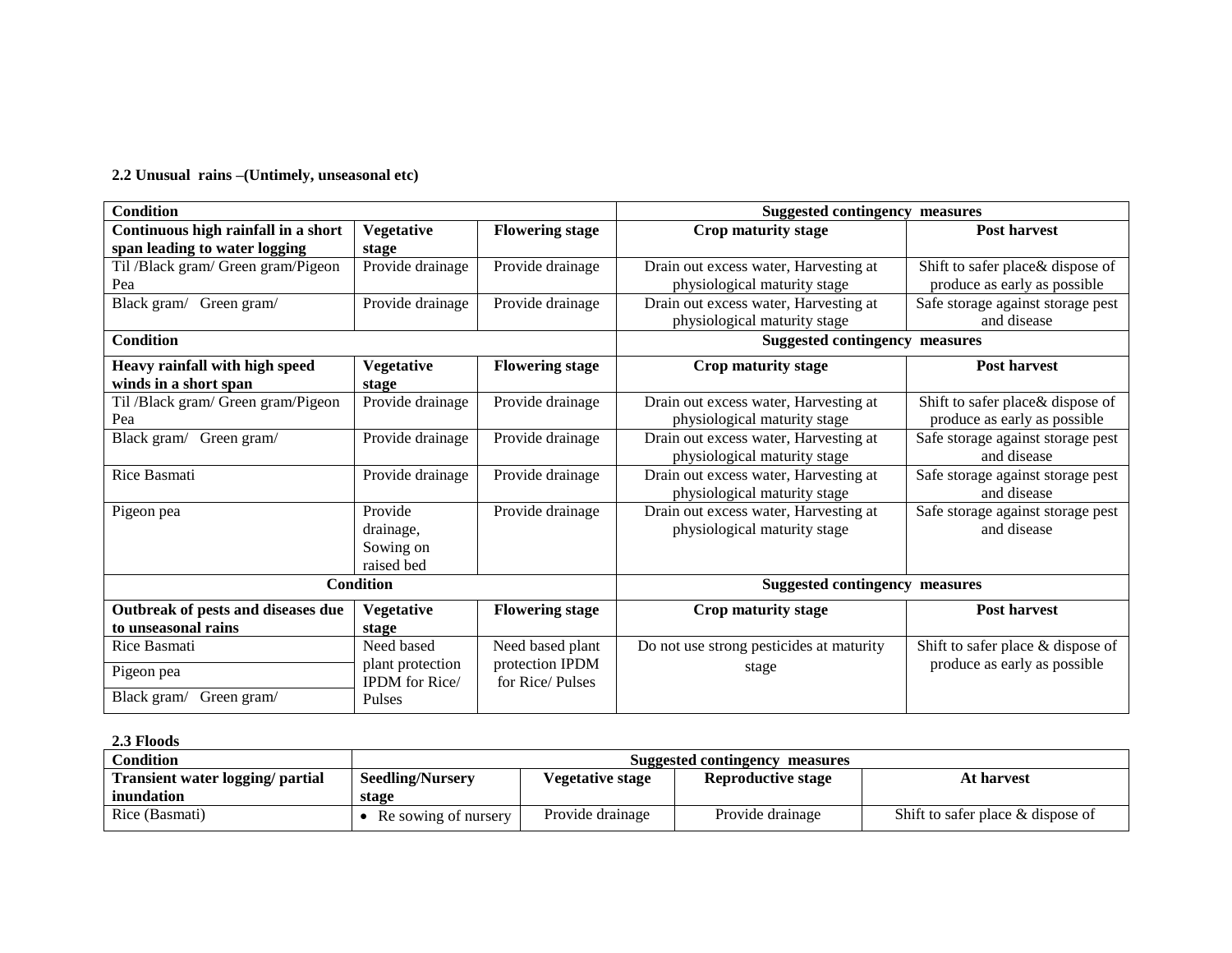|                            | Direct sowing of<br>rice<br>Sowing of nursery<br>on raised bed |                  |                  | produce as early as possible                                      |
|----------------------------|----------------------------------------------------------------|------------------|------------------|-------------------------------------------------------------------|
| Black gram/<br>Green gram/ | <b>Direct sowing</b>                                           | Provide drainage | Provide drainage | Shift to safer place & dispose of<br>produce as early as possible |
| Pigeon pea                 | <b>Direct sowing</b>                                           | Provide drainage | Provide drainage | Shift to safer place & dispose of<br>produce as early as possible |
| Sorghum                    | <b>Direct sowing</b>                                           | Provide drainage | Provide drainage | Shift to safer place & dispose of<br>produce as early as possible |

# **2.5 Contingent strategies for Livestock, Poultry & Fisheries**

### **2.5.1 Livestock**

|                                 | <b>Suggested contingency measures</b>                                                                                                                                                                                                                                                                                                                                                                                                                                                                                                                                                                                                                                                  |                                                                                                                                                                                                                                                                                               |                                                                                                                                                                                                                  |  |  |
|---------------------------------|----------------------------------------------------------------------------------------------------------------------------------------------------------------------------------------------------------------------------------------------------------------------------------------------------------------------------------------------------------------------------------------------------------------------------------------------------------------------------------------------------------------------------------------------------------------------------------------------------------------------------------------------------------------------------------------|-----------------------------------------------------------------------------------------------------------------------------------------------------------------------------------------------------------------------------------------------------------------------------------------------|------------------------------------------------------------------------------------------------------------------------------------------------------------------------------------------------------------------|--|--|
|                                 | <b>Before the event</b>                                                                                                                                                                                                                                                                                                                                                                                                                                                                                                                                                                                                                                                                | During the event                                                                                                                                                                                                                                                                              | After the event                                                                                                                                                                                                  |  |  |
| <b>Drought</b>                  |                                                                                                                                                                                                                                                                                                                                                                                                                                                                                                                                                                                                                                                                                        |                                                                                                                                                                                                                                                                                               |                                                                                                                                                                                                                  |  |  |
| Feed and fodder<br>availability | • Fodder crop Insurance<br>• Making of feed blocks<br>Encourage farmers to allocate some lands for<br>$\bullet$<br>cultivating perennial fodder (Napier grass, Subabul),<br>specially on bunds and wasteland<br>Establishing fodder banks, encouraging fodder crops<br>in irrigated area<br>• Making silage or hay of excess fodder.<br>Statistics regarding feed/fodder availability and<br>requirement should be updated by the concerned<br>deptt.<br>• Seed production and development of drought<br>resistant crops and their varieties of fodder crops.<br>• Encourage farmers to adopt sprinkler irrigation<br>system.<br>• Training to the farmers and extension functionaries | Utilizing fodder from perennial<br>trees/shrubs/fodder bank reserves for small<br>ruminant.<br>Utilizing stored fodder as silage, hay, feed blocks<br>& mixture etc.<br>Migration of herd /flock to other places.<br>Establishment of communication and linkage<br>with other state agencies. | Availing crop insurance<br>٠<br>Cultivation of fast growing green<br>٠<br>fodder crops.<br>Development of drought<br>$\bullet$<br>resistance fodder.<br>Increase the no. of Fodder Banks<br>٠<br>for future use. |  |  |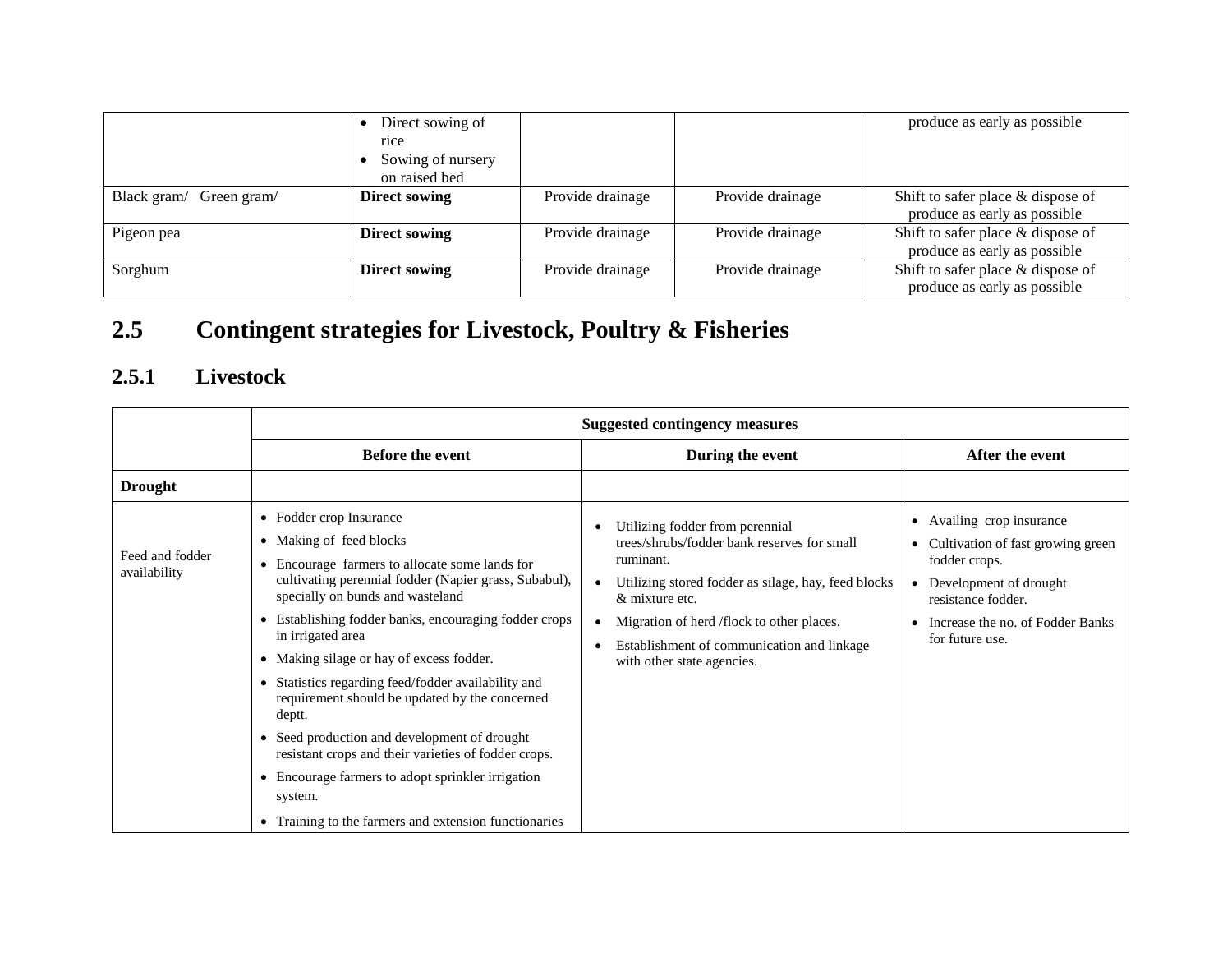| Drinking water                   | for production and long term storage of feed and<br>fodder.<br>• Preserving water in the pond/tank for drinking<br>purpose.<br>• Excavation of bore well/creation of tanks or ponds.<br>• De-silting of village ponds on regular basis and<br>adopt water harvesting techniques through water<br>shed approach.<br>• Filling of the ponds with canal/tube well water<br>during lean period. | Using preserved water in the tanks for drinking<br>Available ground water should be used for<br>drinking on priority basis.                                                               | •Recharge of well/Tanks etc.                                                                                                  |
|----------------------------------|---------------------------------------------------------------------------------------------------------------------------------------------------------------------------------------------------------------------------------------------------------------------------------------------------------------------------------------------------------------------------------------------|-------------------------------------------------------------------------------------------------------------------------------------------------------------------------------------------|-------------------------------------------------------------------------------------------------------------------------------|
| Health and disease<br>management | • Farmers should be encouraged to avail Livestock<br>insurance<br>• Training to livestock owners regarding natural<br>calamities.<br>• Veterinary preparedness with medicines and<br>vaccines.<br>• Vaccination                                                                                                                                                                             | Conduction mass animal health camp and<br>treating the effected animals.<br>• Mass campaigning though different media<br>regarding possible outbreak of diseases and their<br>management. | Availing insurance benefits.<br>• Followed standard Livestock<br>management practices.<br>• Proper health care $&$ treatment. |
| <b>Floods</b>                    |                                                                                                                                                                                                                                                                                                                                                                                             |                                                                                                                                                                                           |                                                                                                                               |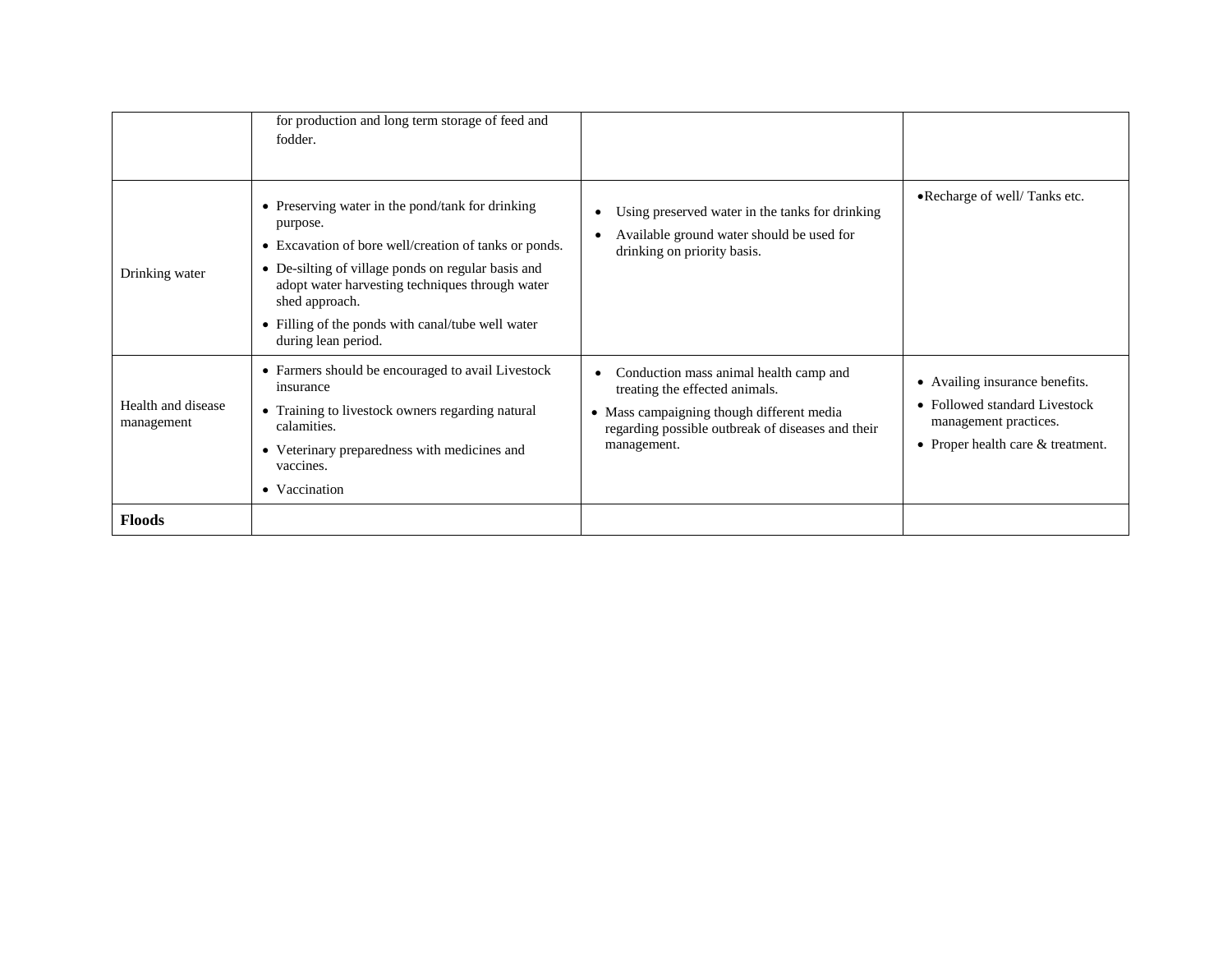| Feed and fodder<br>availability<br>Drinking water | • Fodder crop Insurance<br>• Making of feed blocks<br>• Encourage farmers to allocate some lands for<br>cultivating perennial fodder (Napier grass, Subabul),<br>specially on bunds and wasteland<br>• Establishing fodder banks, encouraging fodder<br>crops.<br>• Making silage or hay of excess fodder and that<br>should be stored on up land.<br>• Statistics regarding feed/fodder availability and<br>requirement should be updated by the concerned<br>deptt.<br>• Seed production and development of crops and their<br>varieties of fodder crops for water logged<br>conditions.<br>• Training to the farmers and extension functionaries<br>for production and long term storage of feed and<br>fodder. | Utilizing fodder from perennial<br>tress/shrubs/fodder bank reserves.<br>Use of feed mixture/block hay etc<br>$\bullet$<br>Migration of flock /herds<br>$\bullet$<br>Establishment of communication and linkage<br>with other state agencies<br>Contaminated flood water should not be used for | Availing crop insurance<br>Cultivation of fast growing green<br>fodder crops<br>Open sources of drinking water<br>$\bullet$                                                                                           |
|---------------------------------------------------|--------------------------------------------------------------------------------------------------------------------------------------------------------------------------------------------------------------------------------------------------------------------------------------------------------------------------------------------------------------------------------------------------------------------------------------------------------------------------------------------------------------------------------------------------------------------------------------------------------------------------------------------------------------------------------------------------------------------|-------------------------------------------------------------------------------------------------------------------------------------------------------------------------------------------------------------------------------------------------------------------------------------------------|-----------------------------------------------------------------------------------------------------------------------------------------------------------------------------------------------------------------------|
|                                                   | • Making suitable provision for safe drinking surface<br>water including excavation of bore well/hand pump<br>(India mark-II) at community level.<br>• Make farmers aware not to use contaminated/flood<br>water for drinking purpose.                                                                                                                                                                                                                                                                                                                                                                                                                                                                             | drinking.                                                                                                                                                                                                                                                                                       | (tank/well) should be further<br>treated with potassium per<br>magnate.                                                                                                                                               |
| Health and disease<br>management                  | • Live stock Insurance<br>• Training to livestock owners regarding natural<br>calamities.<br>• Veterinary preparedness with medicines and<br>vaccines.<br>• Vaccination<br>$\bullet$                                                                                                                                                                                                                                                                                                                                                                                                                                                                                                                               | • Conduction mass animal health camp and treating<br>the effected animals.<br>• Training to livestock owners regarding natural<br>calamities.<br>• Establishment of Co-ordination with other<br>Agencies.<br>• Use of mass media to spread expat advice<br>$\bullet$ .                          | Culling sick animals<br>٠<br>Availing insurance benefits.<br>$\bullet$<br>Culling unproductive livestock<br>$\bullet$<br>Proper disposal of corpse of<br>dead bodies to prevent the<br>spread of contagious diseases. |
| Cyclone                                           | N.A                                                                                                                                                                                                                                                                                                                                                                                                                                                                                                                                                                                                                                                                                                                | N.A                                                                                                                                                                                                                                                                                             | N.A                                                                                                                                                                                                                   |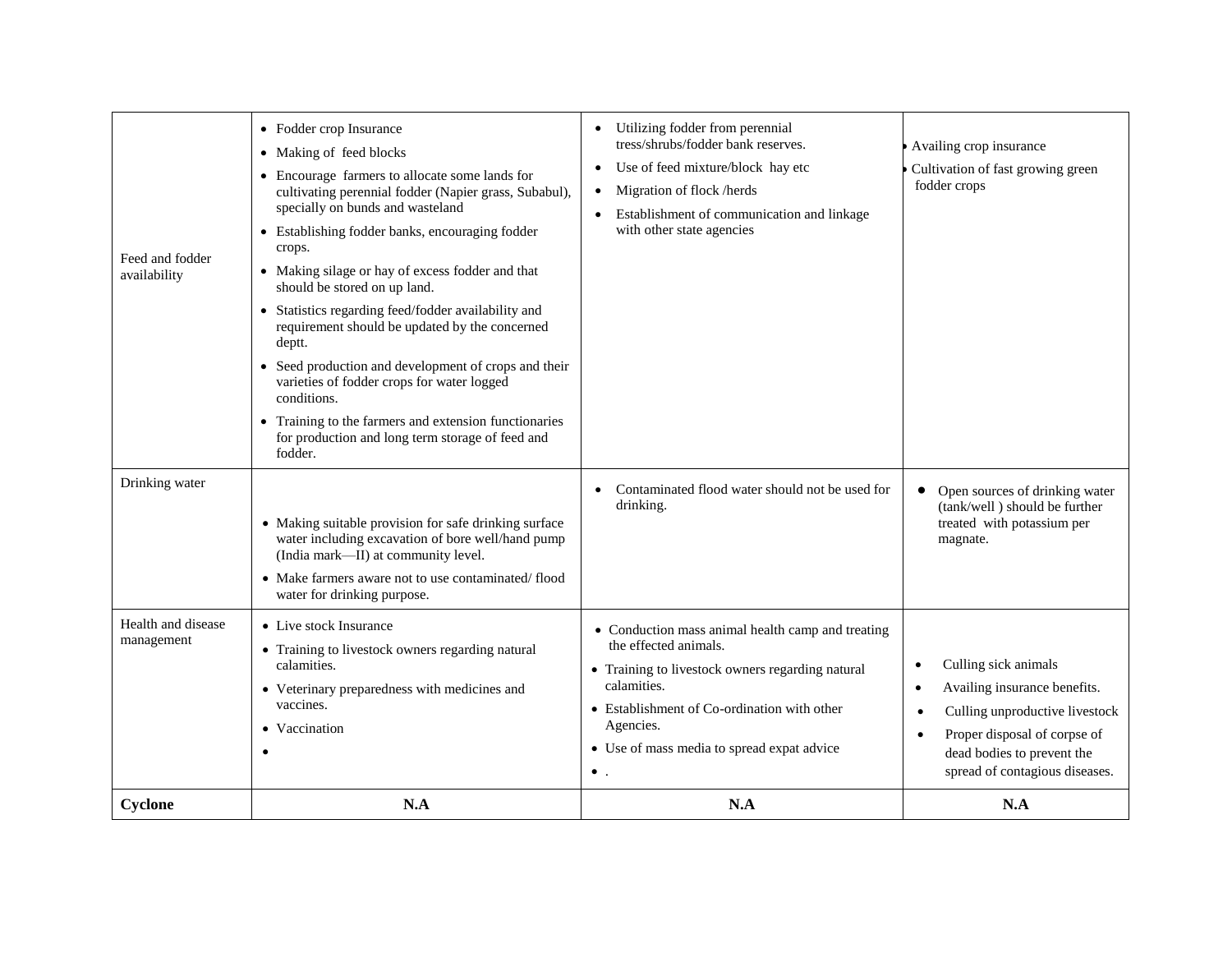| N.A                               |                                                                                                                                                                                                                                                                                                                                                                                                                            |                                                                                                                                                                                                                                                                                                                                                                                                                                                                                            |                                                                                                                                                                                |
|-----------------------------------|----------------------------------------------------------------------------------------------------------------------------------------------------------------------------------------------------------------------------------------------------------------------------------------------------------------------------------------------------------------------------------------------------------------------------|--------------------------------------------------------------------------------------------------------------------------------------------------------------------------------------------------------------------------------------------------------------------------------------------------------------------------------------------------------------------------------------------------------------------------------------------------------------------------------------------|--------------------------------------------------------------------------------------------------------------------------------------------------------------------------------|
| Heat wave and<br>cold wave        |                                                                                                                                                                                                                                                                                                                                                                                                                            |                                                                                                                                                                                                                                                                                                                                                                                                                                                                                            |                                                                                                                                                                                |
| Shelter/environment<br>management | • Avoid use of GI sheet for roofing in the animal<br>shed<br>• Create adequate sources for additional supply of<br>water to protect the animals from heat waves.<br>• Establishment of modern shelter sheds.<br>• As far as possible grow shade trees such as Neem,<br>Pilkhan, Karanj etc near the animal sheds.<br>• Make provision for adequate no. of fans/coolers<br>/heaters according to the situation, if possible | • Provide the thatches/tarpaulins/rags in the<br>animal sheds to protect against direct entry of hot/<br>cold waves<br>• Provide proper bedding to prevent from cold and<br>proper ventilation to prevent from heat.<br>• Provide drinking water to animal frequently<br>during heat wave<br>• Watch the forecast of weather department.<br>• As for as possible the animal should be allowed to<br>wallow in pounds/canals/river or give bath once<br>or twice in a day during heat waves | Repair and maintenance of<br>additional facilities                                                                                                                             |
| Health and disease<br>management  | • Insure the animals<br>• Training to livestock owners/ para-vets regarding<br>preventive measure against extreme weather<br>conditions<br>• Veterinary preparedness with medicines and<br>vaccines etc.<br>• Vaccination against FMD & Cold                                                                                                                                                                               | • Organize village level animal health camps<br>• Consult veterinary officer immediately if any<br>adverse symptoms are noticed<br>• Use of ITKs for food supplements                                                                                                                                                                                                                                                                                                                      | • Proper after care of animals.<br>Availing insurance benefits.<br>$\bullet$<br>• Proper disposal of corpse of dead<br>bodies to prevent the spread of<br>contagious diseases. |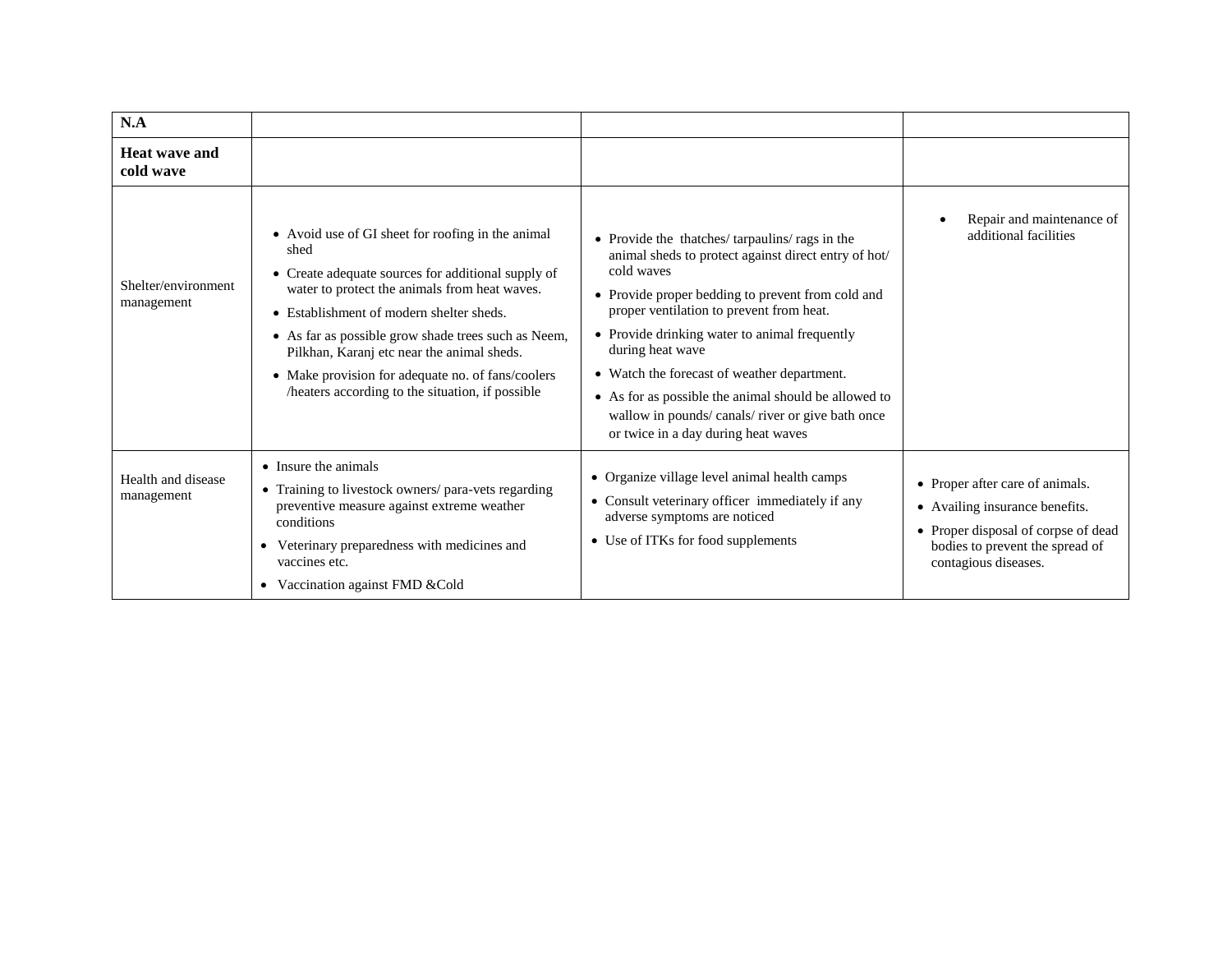### **2.5.2 Poultry**

|                                  |                                                                                                                                                                                                                                                             | <b>Suggested contingency measures</b>                                                                                                                                                                                |                                                                                                                                                     | <b>Convergence/linkages</b><br>with ongoing<br>programs, if any |
|----------------------------------|-------------------------------------------------------------------------------------------------------------------------------------------------------------------------------------------------------------------------------------------------------------|----------------------------------------------------------------------------------------------------------------------------------------------------------------------------------------------------------------------|-----------------------------------------------------------------------------------------------------------------------------------------------------|-----------------------------------------------------------------|
|                                  | Before the event <sup>a</sup>                                                                                                                                                                                                                               | During the event                                                                                                                                                                                                     | After the event                                                                                                                                     |                                                                 |
| <b>Drought</b>                   |                                                                                                                                                                                                                                                             |                                                                                                                                                                                                                      |                                                                                                                                                     |                                                                 |
| Shortage of feed<br>ingredients  | • Making and storage of feed<br>concentrates<br>• Awareness regarding traditional feed<br>banks.<br>$\bullet~$ Feed requirement data should be<br>generated<br>• Prepare the feed requirement data<br>base of poultry farm.<br>• Store the feed ingredients | • Use of feed concentrates/<br>mixture/blocks etc<br>• Establishment of communication with<br>other state agencies.<br>• Use of locally available feed recourses.<br>·Import the feed recourse form other<br>states. | Availing insurance<br>$\bullet$<br>Increase the no. of feed banks for<br>future use                                                                 |                                                                 |
| Drinking water                   | • Making extra facility for drinking<br>water.<br>$\bullet$ Repair & maintenance of water<br>resources                                                                                                                                                      | • Frequent supply of drinking water                                                                                                                                                                                  |                                                                                                                                                     |                                                                 |
| Health and disease<br>management | • Veterinary preparedness with<br>medicines and vaccines.<br>• Vaccination<br>• Training to poultry<br>Growers regarding natural calamities.                                                                                                                | • Treatment of affected poultry birds                                                                                                                                                                                | • Culling of flock<br>• Availing insurance benefits<br>• Proper disposal of corpse of dead<br>bodies to prevent the pared of<br>contagious diseases |                                                                 |
| <b>Floods</b>                    |                                                                                                                                                                                                                                                             |                                                                                                                                                                                                                      |                                                                                                                                                     |                                                                 |
| Shortage of feed<br>ingredients  | Sufficient quantity of<br>$\bullet$<br>feed ingredients should be stored                                                                                                                                                                                    | Use of stored feed in balanced<br>$\bullet$<br>form<br>Prevent the feed from moisture.<br>$\bullet$                                                                                                                  | • Cleaning of feed store & repair<br>if any.<br>• Moist feed should be dried                                                                        |                                                                 |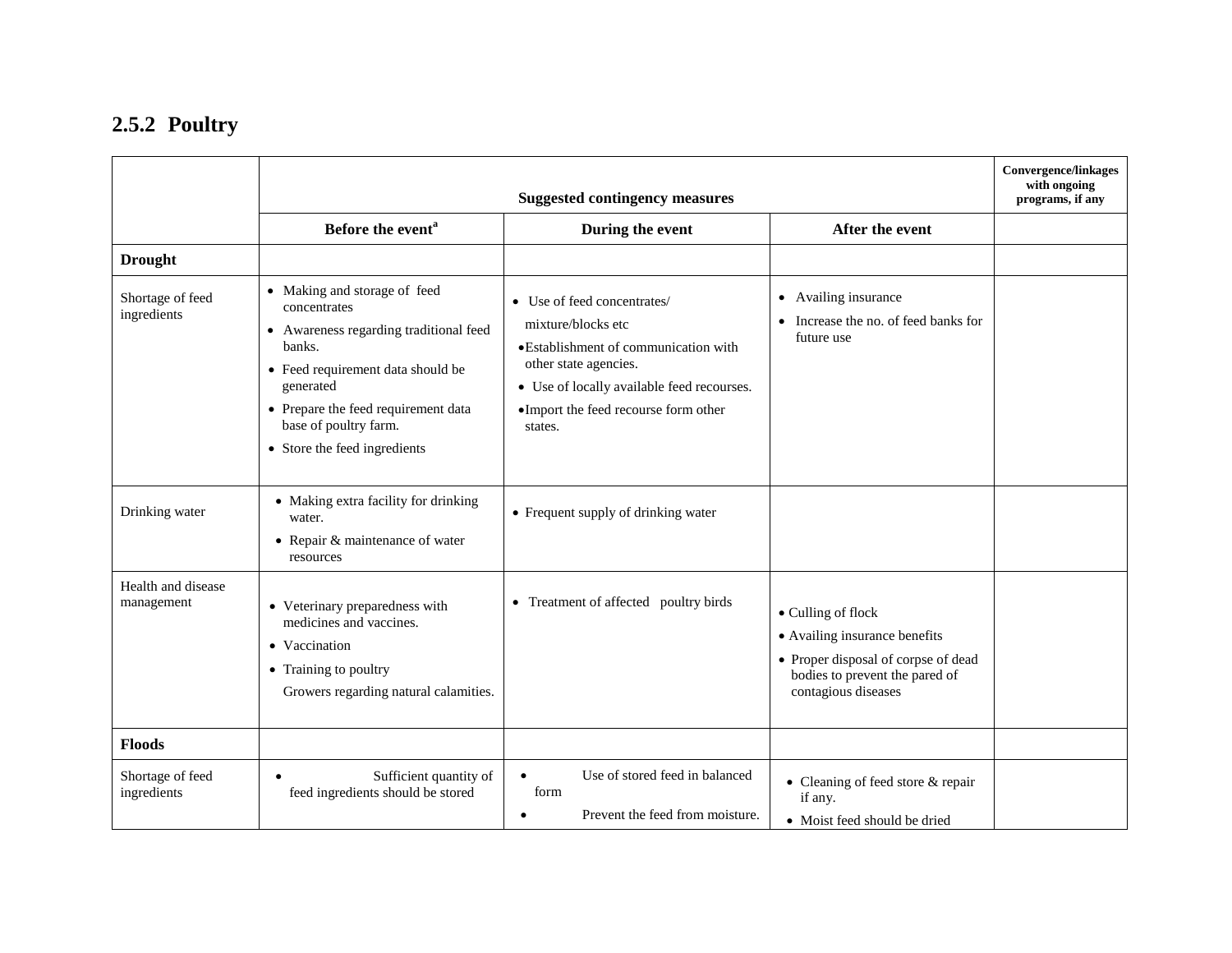|                                   |                                                                                                                                                                                        |                                                                                                                                                                                                        | &treated as per requirement                                                                                                                           |  |
|-----------------------------------|----------------------------------------------------------------------------------------------------------------------------------------------------------------------------------------|--------------------------------------------------------------------------------------------------------------------------------------------------------------------------------------------------------|-------------------------------------------------------------------------------------------------------------------------------------------------------|--|
| Drinking water                    | • Make provision of ground water for<br>drinking                                                                                                                                       | • Use only Ground water obtained from<br>India Mrka II or Tubewell                                                                                                                                     | • Repair, maintenance and cleaning<br>of water recourse<br>·Sanitation of open Wells                                                                  |  |
| Health and disease<br>management  | • Veterinary preparedness with<br>medicines and vaccines<br>• Vaccination                                                                                                              | • Migration of flock if required<br>• Treatment                                                                                                                                                        | • Availing insurance benefits.<br>• Culling of unproductive flock                                                                                     |  |
| Cyclone                           | <b>NA</b>                                                                                                                                                                              | NA                                                                                                                                                                                                     | <b>NA</b>                                                                                                                                             |  |
| Shortage of feed<br>ingredients   | • Storage and making of feed<br>concentrates<br>• Proper feed requirement data base                                                                                                    | Establishment of communication with<br>other state agencies<br>Use of stored feed ingredient<br>٠<br>Import of feed from other areas<br>$\bullet$                                                      | Repair and maintenance of feed<br>store                                                                                                               |  |
| Drinking water                    | • Make provision of ground water for<br>drinking                                                                                                                                       | • Use only Ground water obtained from<br>India Mrka II or Tubewell                                                                                                                                     | Repair and maintenance of<br>water recourse                                                                                                           |  |
| Health and disease<br>management  | • Training to poultry growers regarding<br>natural calamities.<br>• Veterinary preparedness with<br>medicines and vaccines.                                                            | Treatment of injured poultry birds.<br>$\bullet$                                                                                                                                                       | • Culling of flock<br>• Availing insurance benefits.<br>• Proper disposal of corpse of dead<br>bodies to prevent the pared of<br>contagious diseases. |  |
| Heat wave and cold<br>wave        |                                                                                                                                                                                        |                                                                                                                                                                                                        |                                                                                                                                                       |  |
| Shelter/environment<br>management | • Making sufficient provision of shelter<br>to protect live stock from heat and<br>cold waves<br>• Establishment of alternate resource<br>for water supply.<br>• Modern shelter sheds. | • Keep the birds in appropriate shelter<br>Provide proper bedding to prevent from<br>cold and proper ventilated to prevent<br>from heat<br>Provide drinking water to birds<br>$\bullet$<br>frequently. | • Making of modern shelter sheds<br>• Increase the plantation of trees                                                                                |  |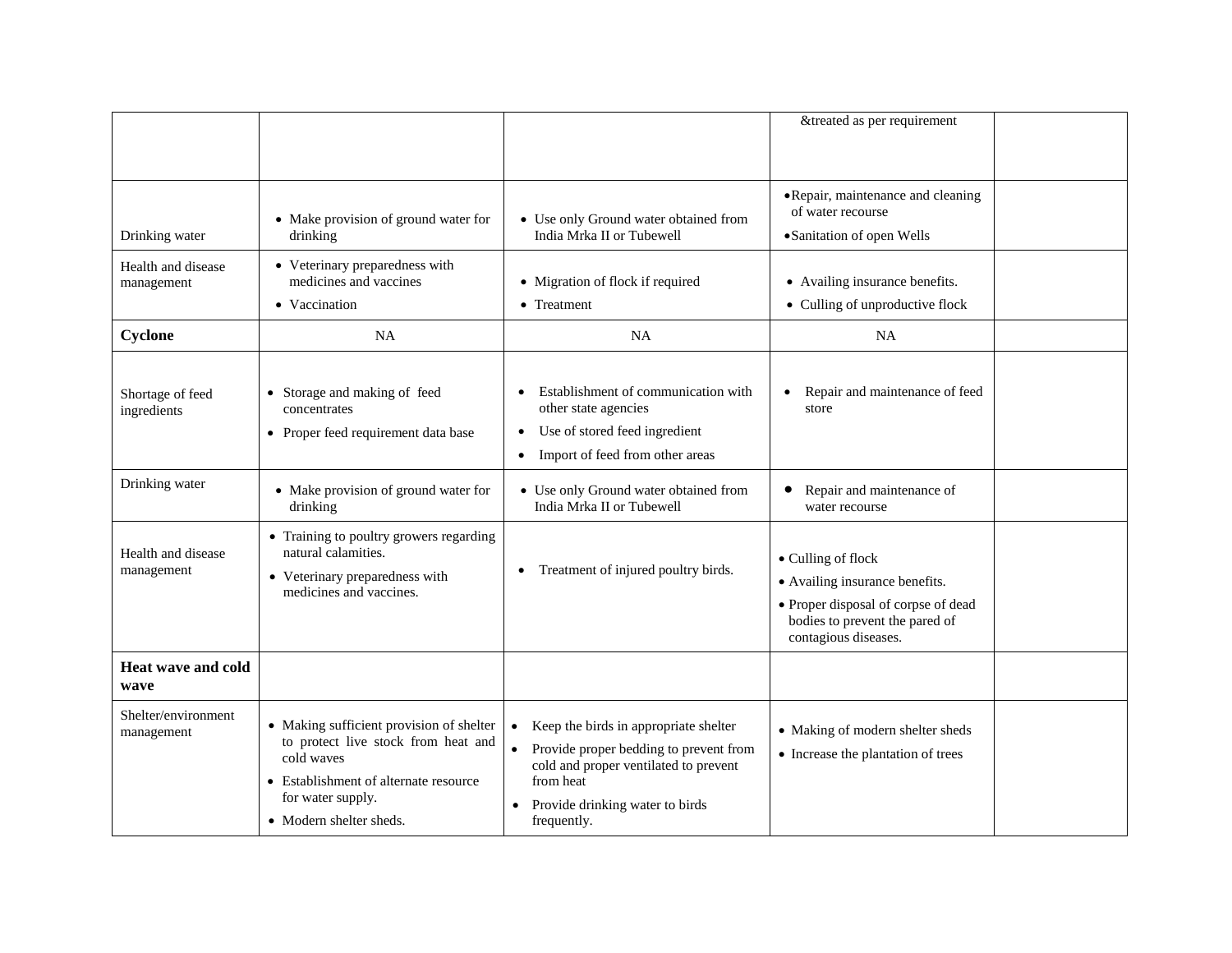|                                  |                                                                                                                                    | • Adopted proper management practices.<br>• Watch the fore cast of weather<br>department. |                                                                                                                                                                  |  |
|----------------------------------|------------------------------------------------------------------------------------------------------------------------------------|-------------------------------------------------------------------------------------------|------------------------------------------------------------------------------------------------------------------------------------------------------------------|--|
| Health and disease<br>management | Insurance<br>Veterinary preparedness with<br>medicines and vaccines<br>Training to poultry growers<br>regarding natural calamities | • Provide proper treatment as per<br>requirement<br>Treatment of injured poultry          | • Availing insurance benefits<br>• Culling of unproductive flock<br>• Proper disposal of corpse of dead<br>bodies to prevent the pared of<br>contagious diseases |  |

# **2.5.3 Fisheries/ Aquaculture**

|                                                                | <b>Suggested contingency measures</b>                                                                                                                                     |                                                                                                                                                                                               |                                                                                                                           |
|----------------------------------------------------------------|---------------------------------------------------------------------------------------------------------------------------------------------------------------------------|-----------------------------------------------------------------------------------------------------------------------------------------------------------------------------------------------|---------------------------------------------------------------------------------------------------------------------------|
|                                                                | <b>Before the event</b>                                                                                                                                                   | During the event                                                                                                                                                                              | After the event                                                                                                           |
| 1) Drought                                                     |                                                                                                                                                                           |                                                                                                                                                                                               |                                                                                                                           |
| A. Capture                                                     |                                                                                                                                                                           |                                                                                                                                                                                               |                                                                                                                           |
| (i) Shallow water depth due to insufficient<br>rains/inflow    | • Adopt appropriate measures to reduce<br>water seepage or infiltration                                                                                                   | • Harvest the crop partially                                                                                                                                                                  | $\bullet$ Re stock                                                                                                        |
| (ii) Changes in water quality                                  | • Regular observation to check the water<br>quality and remove the pollutants if any.                                                                                     | • Add oxy-flow to improve oxygen<br>• Churning of pond water                                                                                                                                  | • Maintain appropriate level of<br>water if possible<br>Check the water quality and<br>٠<br>remove the pollutants if any. |
| (iii) Any other                                                |                                                                                                                                                                           |                                                                                                                                                                                               |                                                                                                                           |
| B. Aquaculture                                                 |                                                                                                                                                                           |                                                                                                                                                                                               |                                                                                                                           |
| (i) Shallow water in ponds due to<br>insufficient rains/inflow | Adopt appropriate measures to reduce<br>$\bullet$<br>water seepage or infiltration from ponds<br>Avoid any kinds of water pollution<br>$\bullet$<br>and maintain water pH | • Ensure the Oxygen availability into<br>ponds for the survival of fish<br>• Avoid any kind of water pollution<br>• Add oxy-flow to improve oxygen<br>into ponds.<br>• Churning of pond water | • Maintain appropriate level of<br>water in ponds<br>• Check the water quality and<br>remove the pollutants if any.       |
| (ii) Impact of salt load build up in ponds                     | • Add some fresh water from other source                                                                                                                                  | • Add oxy-flow to improve oxygen                                                                                                                                                              | • Add fresh water into pond for                                                                                           |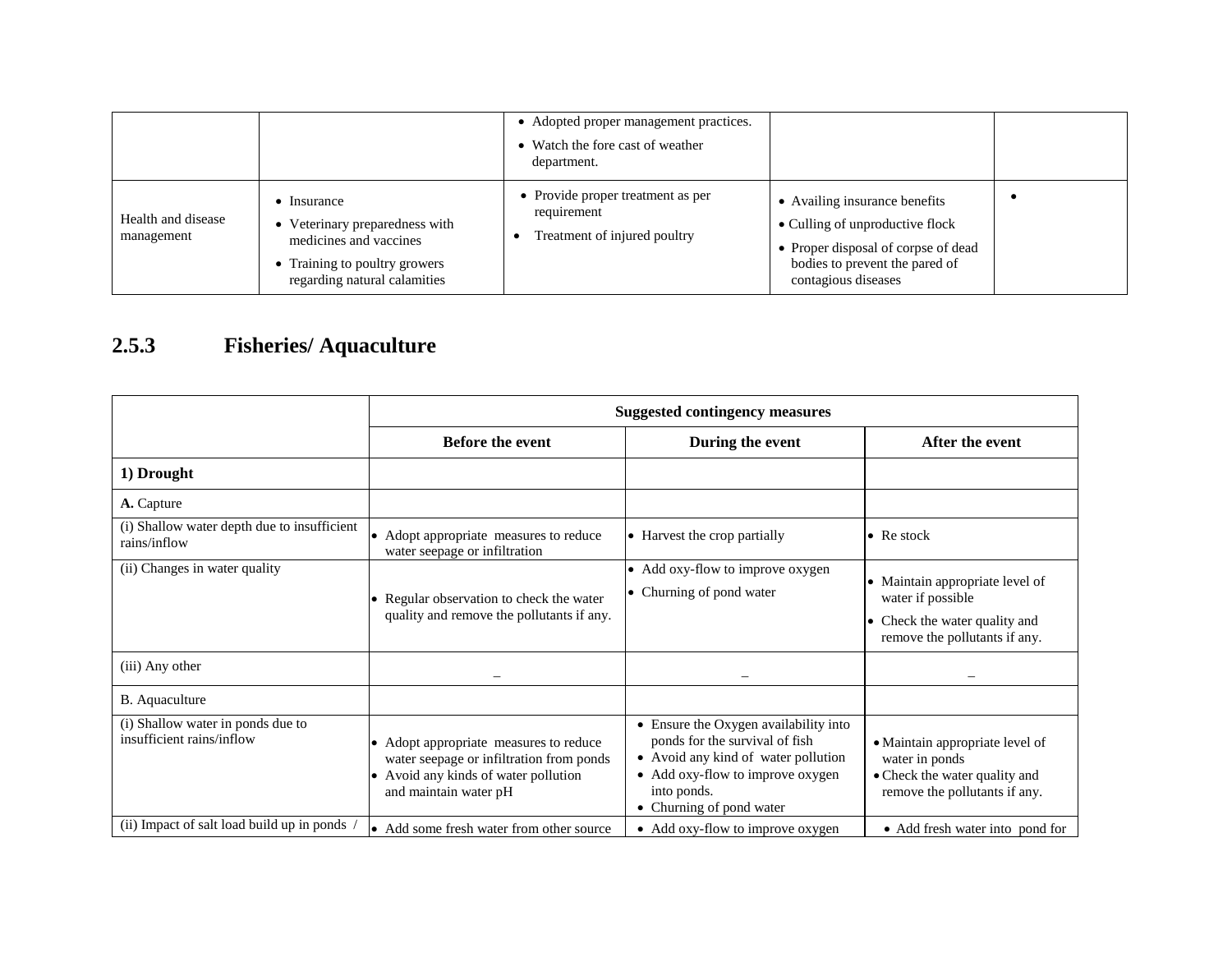| change in water quality                                     | like cannel etc                                                                                                                                                                                                                                                                                                           | into ponds.<br>• Churning of pond water<br>• Add fresh water into pond for life<br>saving and to reduce salt load                                                                                                                                             | life saving and to reduce salt<br>load<br>• Maintain appropriate level of<br>water in ponds<br>• Check the water quality and<br>remove the pollutants if any. |
|-------------------------------------------------------------|---------------------------------------------------------------------------------------------------------------------------------------------------------------------------------------------------------------------------------------------------------------------------------------------------------------------------|---------------------------------------------------------------------------------------------------------------------------------------------------------------------------------------------------------------------------------------------------------------|---------------------------------------------------------------------------------------------------------------------------------------------------------------|
| (iii) Any other                                             |                                                                                                                                                                                                                                                                                                                           |                                                                                                                                                                                                                                                               |                                                                                                                                                               |
| 2) Floods                                                   |                                                                                                                                                                                                                                                                                                                           |                                                                                                                                                                                                                                                               |                                                                                                                                                               |
| A. Capture                                                  |                                                                                                                                                                                                                                                                                                                           |                                                                                                                                                                                                                                                               |                                                                                                                                                               |
| (i) No. of boats / nets/damaged                             | • Boats, nets etc should be taken out from<br>water bodies                                                                                                                                                                                                                                                                | • Close supervision of flood condition                                                                                                                                                                                                                        | • Damaged boat or nets should be<br>repaired                                                                                                                  |
| (ii) No. of houses damaged                                  |                                                                                                                                                                                                                                                                                                                           |                                                                                                                                                                                                                                                               | • Repair the damaged house.                                                                                                                                   |
| (iii) Loss of stock                                         |                                                                                                                                                                                                                                                                                                                           |                                                                                                                                                                                                                                                               | Sanitation and proper disposal of<br>corpse                                                                                                                   |
| (iv) Changes in water quality                               | • Increase the hight of bunds.                                                                                                                                                                                                                                                                                            | $\equiv$                                                                                                                                                                                                                                                      | $\overline{a}$                                                                                                                                                |
| (v) Health and diseases                                     |                                                                                                                                                                                                                                                                                                                           | • Treatment if possible                                                                                                                                                                                                                                       | $-$                                                                                                                                                           |
| <b>B.</b> Aquaculture                                       |                                                                                                                                                                                                                                                                                                                           |                                                                                                                                                                                                                                                               |                                                                                                                                                               |
| Inundation with flood water<br>(i)                          | Repair the bunds to prevent the<br>$\bullet$<br>inflow of water<br>If inflow water is not polluted then<br>$\bullet$<br>place the net at inlet and outlet<br>Raise the height of bunds<br>$\bullet$<br>Plan a proper drainage system at<br>$\bullet$<br>farm<br>Plantation of soil binding plants at<br>$\bullet$<br>bund | • Avoid inflow of flood water from<br>outside.<br>• If inflow water is not polluted that<br>can be permitted to flow through net<br>placed at inlet and outlet of pond.<br>• Fencing of net required in case of<br>overflow to avoid the migration of<br>fish | • Repair the damaged bunds<br>• Check water quality<br>• Change the water if it is<br>polluted                                                                |
| Water contamination and changes<br>(ii)<br>in water quality | • Limeing @300 kg/ha                                                                                                                                                                                                                                                                                                      | • Stop inflow of contaminated water                                                                                                                                                                                                                           | • Maintain appropriate level of<br>water in ponds<br>• Check the water quality and<br>remove the pollutants if any.                                           |
| (iii) Health and diseases                                   | • Limeing @300 kg/ha                                                                                                                                                                                                                                                                                                      | • Diagnostic measures and provide<br>appropriate medicines                                                                                                                                                                                                    | • Limeing and medication as per<br>requirement                                                                                                                |